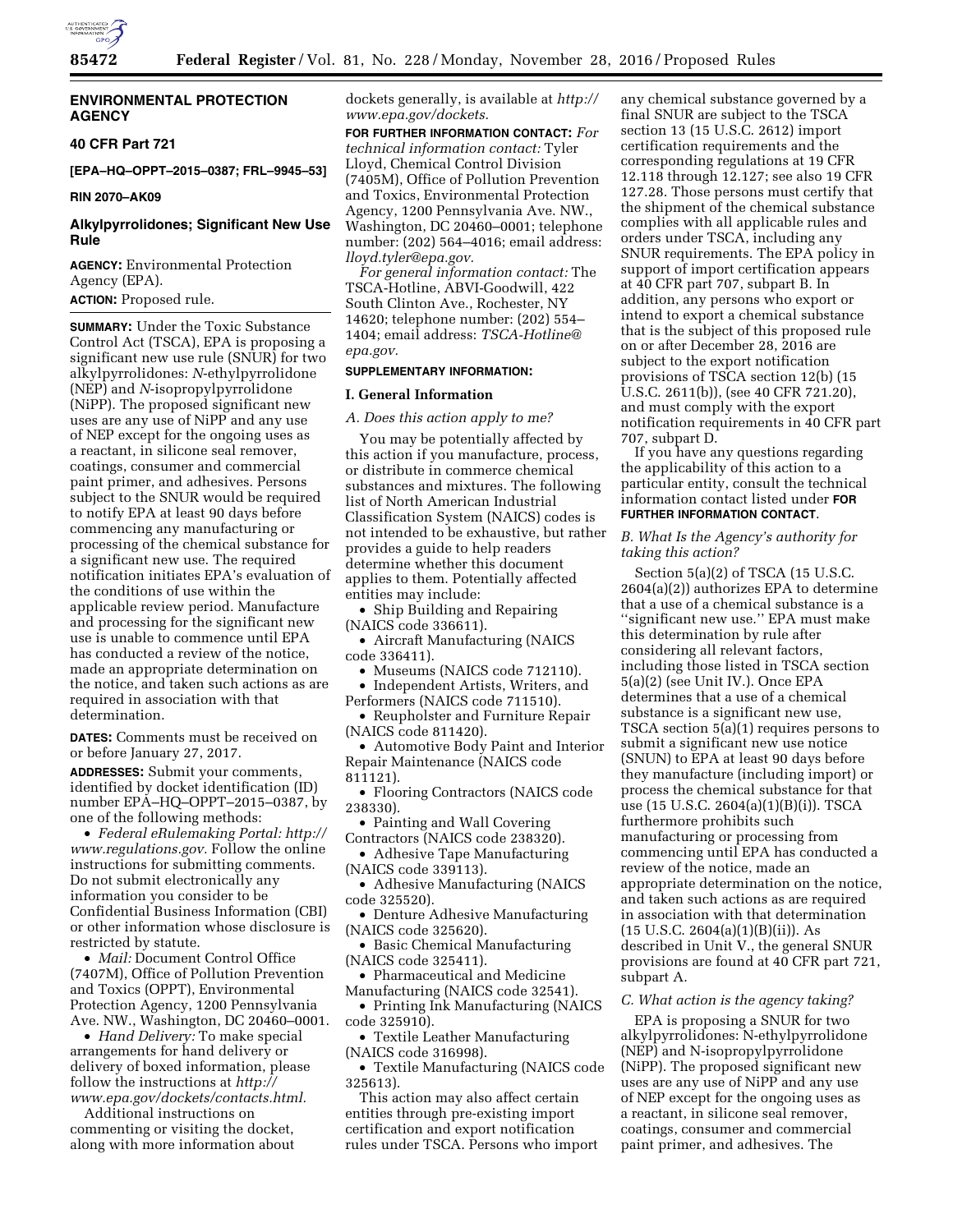proposed significant new uses EPA has identified in this unit are uses that EPA believes are not ongoing at the time of this proposed rule. EPA is requesting public comment on this proposal, and specifically on the Agency's understanding of ongoing uses for the chemicals identified. EPA would welcome specific documentation of any ongoing uses.

This proposed SNUR would require persons that intend to manufacture (including import) or process any of these chemicals for a significant new use, consistent with the requirements at 40 CFR 721.25, to notify EPA at least 90 days before commencing such manufacture or processing. This proposed SNUR would furthermore preclude the commencement of such manufacturing or processing until EPA has conducted a review of the notice, made an appropriate determination on the notice, and taken such actions as are required in association with that determination.

#### *D. Why is the agency taking this action?*

This proposed SNUR is necessary to ensure that EPA receives timely advance notice of any future manufacturing or processing of NEP and NiPP for new uses that may produce changes in human and environmental exposures, and to ensure that an appropriate determination (relevant to the risks of such manufacturing or processing) has been issued prior to the commencement of such manufacturing or processing. Today's action is furthermore necessary to ensure that, in the event that EPA determines: (1) That the significant new use presents an unreasonable risk under the conditions of use (without consideration of costs or other nonrisk factors, and including an unreasonable risk to a potentially exposed or susceptible subpopulation identified as relevant by EPA); (2) that the information available to EPA is insufficient to permit a reasoned evaluation of the health and environmental effects of the significant new use; (3) that in the absence of sufficient information, the manufacture, processing, distribution in commerce, use, or disposal of the substance, or any combination of such activities, may present an unreasonable risk (without consideration of costs or other nonrisk factors, and including an unreasonable risk to a potentially exposed or susceptible subpopulation identified as relevant by EPA), or (4) that there is sufficient potential for environmental release or human exposure (as defined in TSCA section 5(a)(3)(B)(ii)(II)), then manufacturing or processing for the significant new use cannot proceed

until EPA has responded to the circumstances by taking the required actions under sections 5(e) or 5(f) of TSCA.

The two chemical substances subject to this proposed SNUR are structurally similar to and have similar physicalchemical properties to Nmethylpyrrolidone (NMP), which EPA identified for risk evaluation as part of its Work Plan for Chemical Assessment under TSCA. Because of structural and physical-chemical similarity to NMP (Ref. 1, 2), these chemicals are expected to exhibit toxicity similar to NMP. The rationale and objectives for this proposed SNUR are explained in Unit III.

## *E. What are the estimated incremental impacts of this action?*

EPA has evaluated the potential costs of establishing SNUR reporting requirements for potential manufacturers and processors of the chemical substances included in this proposed rule. This analysis (Ref. 3), which is available in the docket, is discussed in Unit IX., and is briefly summarized here.

In the event that a SNUN is submitted, costs are estimated to be less than \$8,900 per SNUN submission for large business submitters and \$6,500 for small business submitters. These estimates include the cost to prepare and submit the SNUN and the payment of a user fee. The proposed SNUR would require first-time submitters of any TSCA section 5 notice to register their company and key users with the CDX reporting tool, deliver a CDX electronic signature to EPA, and establish and use a Pay.gov E-payment account before they may submit a SNUN, for a cost of approximately \$200 per firm. However, these activities are only required of first time submitters of section 5 notices. In addition, for persons exporting a substance that is the subject of a SNUR, a one-time notice to EPA must be provided for the first export or intended export to a particular country, which is estimated to be approximately \$80 per notification.

#### **II. Chemical Substances Subject to This Proposed Rule**

### *A. What chemicals are included in the proposed SNUR?*

This proposed SNUR would apply to two alkylpyrrolidones: NiPP (Chemical Abstract Services Registry Number (CASRN) 3772–26–7) for any use, and to NEP (CASRN 2687–91–4) for any use except for the ongoing uses as a reactant, in silicone seal remover,

coatings, consumer and commercial paint primer, and adhesives.

### *B. What are the production volumes and uses of NEP and NiPP?*

In order to identify production volumes and uses of NEP and NiPP, EPA reviewed published literature including IHS' Chemical Economics Handbook, National Institute of Health's (NIH) Household Product Database, EPA's Chemical/Product Categorical Data (CPcat) database, the Consumer Product Information Database, the most recent data available from EPA's Chemical Data Reporting (CDR) program, general *Google.com* searches, Safety Data Sheets (SDSs), European Chemical Agency (ECHA) reports and risk assessments, the Danish Ministry of the Environment Surveys of Chemicals in Consumer Products, and other information from manufacturing company Web sites (Ref. 3). NEP has a wide variety of potential applications as a chemical intermediate in cosmetics, paints and printing inks, paint strippers, pharmaceuticals, adhesives and cleaners for polymeric residue (Ref. 4), in adhesives and reprographic agents (Ref. 5), and as a replacement for NMP in coating and cleaning applications (Ref. 6). Many of these potential uses have not been identified by EPA to occur domestically. Four companies, including domestic manufacturers and importers, reported production of NEP between 1,000,000 to 10,000,000 million pounds to the 2012 CDR database (Ref. 7). The uses reported to CDR for NEP include industrial solvent and reactant uses in pharmaceuticals, paints and coatings, adhesives, textiles, and print ink manufacturing. EPA was able to identify several U.S. products containing NEP including silicone seal remover, coatings, consumer and commercial paint primer, and adhesives. Based on this available product data, EPA believes that the ongoing uses of NEP can be described as ''use as a reactant, in silicone seal remover, coatings, consumer and commercial paint primer, and adhesives.''

There are no known ongoing uses of NiPP as of November 17, 2016, the date of public release/web posting of this proposal.

## *C. What are the potential health effects of NEP and NiPP?*

NEP is an organic solvent used as a substitute for NMP because of its similar solvent properties and very similar chemical structure (Ref. 1). NiPP is also a structurally similar analog with physical-chemical properties similar to NMP (Ref. 2). These two chemical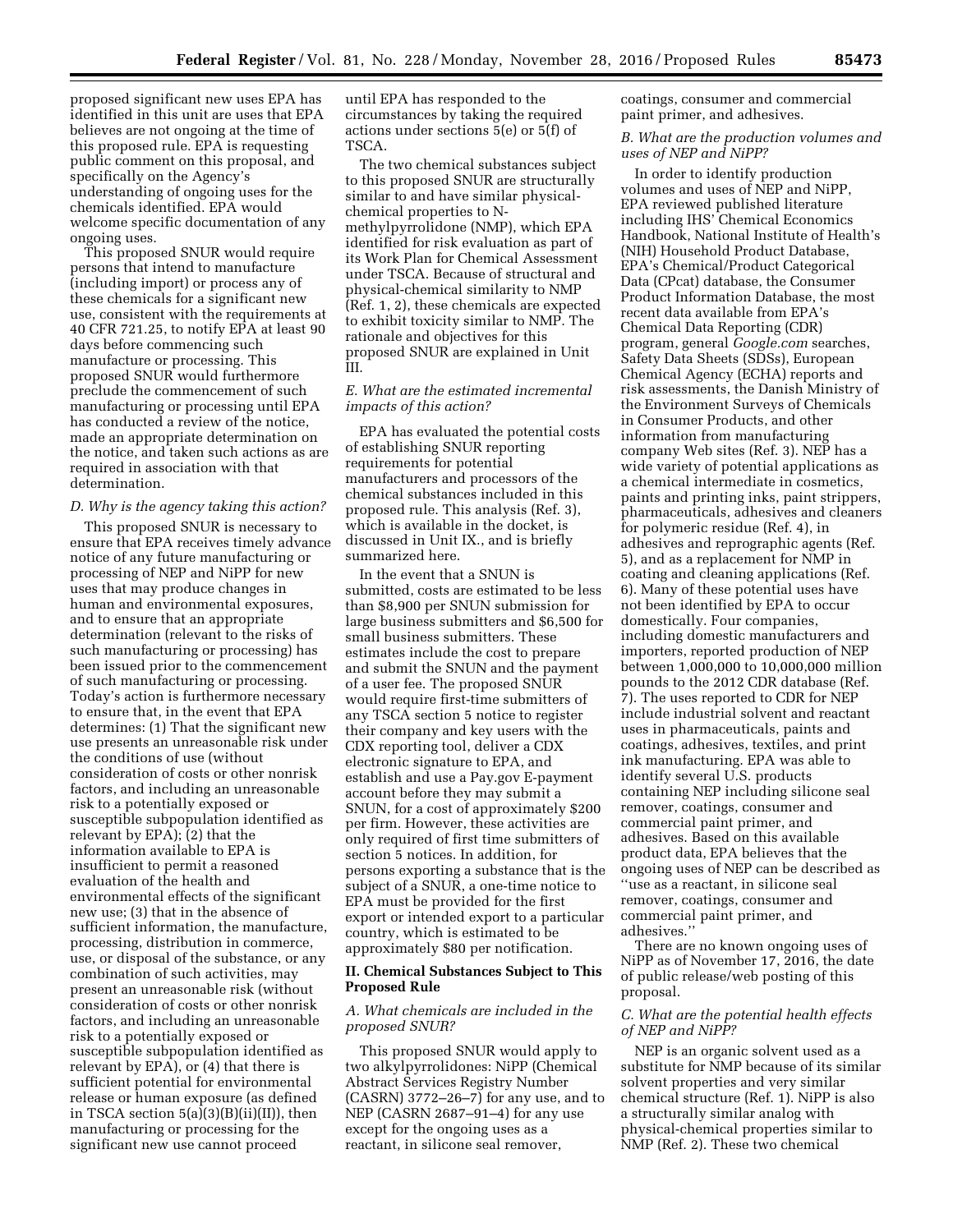substances, like NMP, are pyrrolidones with alkyl groups, but with two or three carbons in the carbon chain on the nitrogen, whereas NMP has a methyl group (one carbon) on the nitrogen. Because of their similar structure and physical-chemical properties, NEP has been shown (Ref. 1) to, and NiPP is expected to, exhibit toxicity similar to NMP.

EPA has identified developmental effects as a key endpoint of concern from NMP exposure. Specifically, EPA has identified a number of biologically relevant, consistent, and sensitive developmental effects due to exposure to NMP through the oral and dermal routes, including decreased fetal and pup body weight, delayed ossification, skeletal malformations, and increased fetal and pup mortality (Ref. 8, 9, 10).

Study data are available on NEP and the developmental effects and malformations observed in the animal studies of NEP are similar to those observed in NMP studies (Ref. 1). For example, NEP exposure through oral and dermal routes is associated with adverse effects on fetal body weight, post-implantation loss (specifically late resorptions following oral exposures), and malformations. NEP exposure is also associated with skeletal malformations by oral route and cardiovascular malformation by oral and dermal routes in the animal studies (Ref. 1).

## *D. What are the potential routes and sources of exposure to NEP and NiPP?*

NMP is well absorbed following dermal exposures, such as during use of coating, paint stripping or cleaning products (Ref. 11, 12). Since NEP and NiPP are analogs of NMP, these chemical substances are expected to have similar routes of exposure. Dermal exposure and absorption, which includes dermal absorption from the vapor phase, typically contributes significantly to human exposure. Prolonged exposures to neat (*i.e.,* pure) NMP increase the permeability of the skin. NMP is also absorbed via inhalation but the low vapor pressure and mild volatility can limit the amount of NMP available for inhalation.

Given the similarity of their physicalchemical properties to those of NMP, NEP, and NiPP can be used in ways similar to NMP resulting in potential dermal and inhalation exposures.

#### **III. Rationale and Objectives**

### *A. Rationale*

EPA is concerned about the potential for adverse health effects of NEP and NiPP based on data on the adverse

health effects of NEP and because these chemicals are analogs of NMP that have similar physical-chemical properties and are therefore expected to or have been shown to have similar toxicological properties.

As discussed in Unit II, based on an extensive review of available information, EPA has determined that, at the time of publication of this proposed rule NiPP is not used for any use, and that NEP has ongoing uses as a reactant, in silicone seal remover, coatings, consumer and commercial paint primer, and adhesives (Ref. 3). EPA has concluded that action on these chemical substances is warranted and therefore any manufacturing or processing of NiPP for any use, and manufacture or processing of NEP for any use except for the ongoing uses as a reactant, in silicone seal remover, coatings, consumer and commercial paint primer, and adhesives, would be a significant new use.

Consistent with EPA's past practice for issuing SNURs under TSCA section 5(a)(2), EPA's decision to propose a SNUR for a particular chemical use need not be based on an extensive evaluation of the hazard, exposure, or potential risk associated with that use. If a person decides to begin manufacturing or processing any of these chemicals for the use, the notice to EPA allows the Agency to evaluate the use according to the specific parameters and circumstances surrounding the conditions of use.

#### *B. Objectives*

Based on the considerations in Unit III.A., EPA wants to achieve the following objectives with regard to the significant new use(s) of NEP and NiPP that are designated in this proposed rule:

1. EPA would receive notice of any person's intent to manufacture or process the chemical substances for the described significant new use before that activity begins.

2. EPA would have an opportunity to review and evaluate data submitted in a SNUN before the notice submitter begins manufacturing or processing the chemical substances for the described significant new use.

3. EPA would be able to either determine that the prospective manufacture or processing is not likely to present an unreasonable risk, or to take necessary regulatory action associated with any other determination, before the described significant new use of the chemical substance occurs.

#### **IV. Significant New Use Determination**

Section 5(a)(2) of TSCA states that EPA's determination that a use of a chemical substance is a significant new use must be made after consideration of all relevant factors including:

1. The projected volume of manufacturing and processing of a chemical substance.

2. The extent to which a use changes the type or form of exposure of human beings or the environment to a chemical substance.

3. The extent to which a use increases the magnitude and duration of exposure of human beings or the environment to a chemical substance.

4. The reasonably anticipated manner and methods of manufacturing, processing, distribution in commerce, and disposal of a chemical substance.

In addition to these factors enumerated in TSCA section 5(a)(2), the statute authorizes EPA to consider any other relevant factors.

To determine what would constitute a significant new use of NEP or NiPP, as discussed in this unit, EPA considered relevant information about the toxicity or expected toxicity of these substances, likely human exposures and environmental releases associated with possible uses, and the four factors listed in section 5(a)(2) of TSCA. EPA has preliminarily determined as significant new uses: Any use of NiPP and any use of NEP except for the ongoing uses as a reactant, in silicone seal remover, coatings, consumer and commercial paint primer, and adhesives. Because NiPP is not used, and NEP is not currently used except as a reactant, in silicone seal remover, coatings, consumer and commercial paint primer, and adhesives, EPA believes any new use could increase the magnitude and duration of human exposure to these chemical substances. Exposure to NEP or NiPP may lead to adverse developmental health effects.

#### **V. Applicability of General Provisions**

General provisions for SNURs appear under 40 CFR part 721, subpart A. These provisions describe persons subject to the rule, recordkeeping requirements, exemptions to reporting requirements, and applicability of the rule to uses occurring before the effective date of the final rule.

Provisions relating to user fees appear at 40 CFR part 700. According to 40 CFR 721.1(c), persons subject to SNURs must comply with the same notice requirements and EPA regulatory procedures as submitters of Premanufacture Notices (PMNs) under TSCA section 5(a)(1)(A). In particular,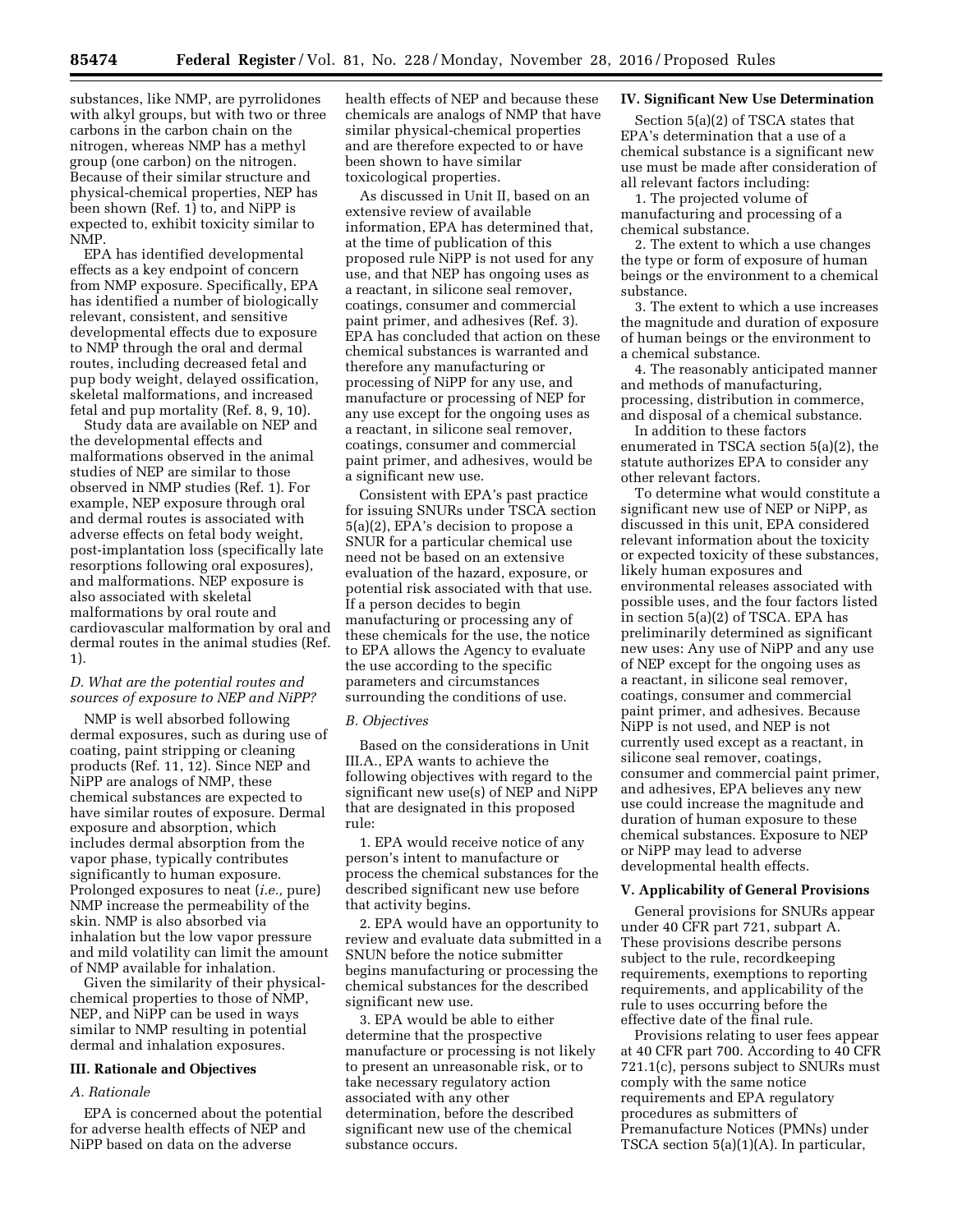these requirements include the information submission requirements of TSCA section 5(b) and 5(d)(1), the exemptions authorized by TSCA section  $5(h)(1)$ , (h)(2), (h)(3), and (h)(5), and the regulations at 40 CFR part 720. Once EPA receives a SNUN, EPA must either determine that the significant new use is not likely to present an unreasonable risk of injury or take such regulatory action as is associated with an alternative determination before the manufacture or processing for the significant new use can commence. If EPA determines that the significant new use is not likely to present an unreasonable risk, EPA is required under TSCA section 5(g) to make public, and submit for publication in the **Federal Register**, a statement of EPA's finding.

Persons who export or intend to export a chemical substance identified in a proposed or final SNUR are subject to the export notification provisions of TSCA section 12(b). The regulations that interpret TSCA section 12(b) appear at 40 CFR part 707, subpart D. Persons who import a chemical substance identified in a final SNUR are subject to the TSCA section 13 import certification requirements, codified at 19 CFR 12.118 through 12.127; see also 19 CFR 127.28. Those persons must certify that the shipment of the chemical substance complies with all applicable rules and orders under TSCA, including any SNUR requirements. The EPA policy in support of import certification appears at 40 CFR part 707, subpart B.

### **VI. Applicability of Rule to Uses Occurring Before Effective Date of the Final Rule**

EPA designates November 17, 2016 (the date of public release/web posting of this proposal) as the cutoff date for determining whether the new use is ongoing. This designation varies slightly from EPA's past practice of designating the date of **Federal Register** publication as the date for making this determination (Ref. 13). The objective of EPA's approach has been to ensure that a person could not defeat a SNUR by initiating a significant new use before the effective date of the final rule. In developing this proposal, EPA has recognized that, given EPA's practice of now posting proposed rules on its Web site a week or more in advance of **Federal Register** publication, this objective could be thwarted even before that publication. Thus, EPA has slightly modified its approach in this rulemaking and plans to follow this modified approach in future significant new use rulemakings. See the **Federal Register** of August 24, 2016, (81 FR

57846) (FRL–9951–06), (see page 57848).

Persons who begin commercial manufacture or processing of the chemical substances for a significant new use identified as of November 17, 2016 would have to cease any such activity upon the effective date of the final rule. To resume their activities, these persons would have to first comply with all applicable SNUR notification requirements and wait until all TSCA prerequisites for the commencement of manufacture or processing have been satisfied. Consult the **Federal Register** document of April 24, 1990 (55 FR 17376) for a more detailed discussion of the cutoff date for ongoing uses.

### **VII. Development and Submission of Information**

EPA recognizes that TSCA section 5 does not usually require developing new information (*e.g.,* generating test data) before submission of a SNUN. There is an exception: Development of information is required where the chemical substance subject to the SNUR is also subject to a rule, order, or consent agreement under TSCA section 4 (see TSCA section 5(b)(1)).

In the absence of a section 4 test rule covering the chemical substance, persons are required to submit only information in their possession or control and to describe any other information known to or reasonably ascertainable by them (15 U.S.C. 2604(d); 40 CFR 721.25, and 40 CFR 720.50). However, as a general matter, EPA recommends that SNUN submitters include information that would permit a reasoned evaluation of risks posed by the chemical substance during its manufacture, processing, use, distribution in commerce, or disposal. EPA encourages persons to consult with the Agency before submitting a SNUN. As part of this optional pre-notice consultation, EPA would discuss specific information it believes may be useful in evaluating a significant new use.

Submitting a SNUN that does not itself include information sufficient to permit a reasoned evaluation may increase the likelihood that EPA will either respond with a determination that the information available to the Agency is insufficient to permit a reasoned evaluation of the health and environmental effects of the significant new use or, alternatively, that in the absence of sufficient information, the manufacture, processing, distribution in commerce, use, or disposal of the chemical substance may present an unreasonable risk of injury.

SNUN submitters should be aware that EPA will be better able to evaluate SNUNs and define the terms of any potentially necessary controls if the submitter provides detailed information on human exposure and environmental releases that may result from the significant new uses of the chemical substance.

## **VIII. SNUN Submissions**

EPA recommends that submitters consult with the Agency prior to submitting a SNUN to discuss what information may be useful in evaluating a significant new use. Discussions with the Agency prior to submission can afford ample time to conduct any tests that might be helpful in evaluating risks posed by the substance. According to 40 CFR 721.1(c), persons submitting a SNUN must comply with the same notice requirements and EPA regulatory procedures as persons submitting a PMN, including submission of test data on health and environmental effects as described in 40 CFR 720.50. SNUNs must be submitted on EPA Form No. 7710–25, generated using e-PMN software, and submitted to the Agency in accordance with the procedures set forth in 40 CFR 721.25 and 40 CFR 720.40. E–PMN software is available electronically at *[http://www.epa.gov/](http://www.epa.gov/opptintr/newchems)  [opptintr/newchems.](http://www.epa.gov/opptintr/newchems)* 

### **IX. Economic Analysis**

#### *A. SNUNs*

EPA has evaluated the potential costs of establishing SNUR reporting requirements for potential manufacturers and processors of the chemical substance included in this proposed rule (Ref. 3). In the event that a SNUN is submitted, costs are estimated at approximately \$8,900 per SNUN submission for large business submitters and \$6,500 for small business submitters. These estimates include the cost to prepare and submit the SNUN, and the payment of a user fee. Businesses that submit a SNUN would be subject to either a \$2,500 user fee required by 40 CFR  $700.45(b)(2)(iii)$ , or, if they are a small business with annual sales of less than \$40 million when combined with those of the parent company (if any), a reduced user fee of \$100 (40 CFR 700.45(b)(1)). EPA's complete economic analysis is available in the public docket for this proposed rule (Ref. 3).

### *B. Export Notification*

Under section 12(b) of TSCA and the implementing regulations at 40 CFR part 707, subpart D, exporters must notify EPA if they export or intend to export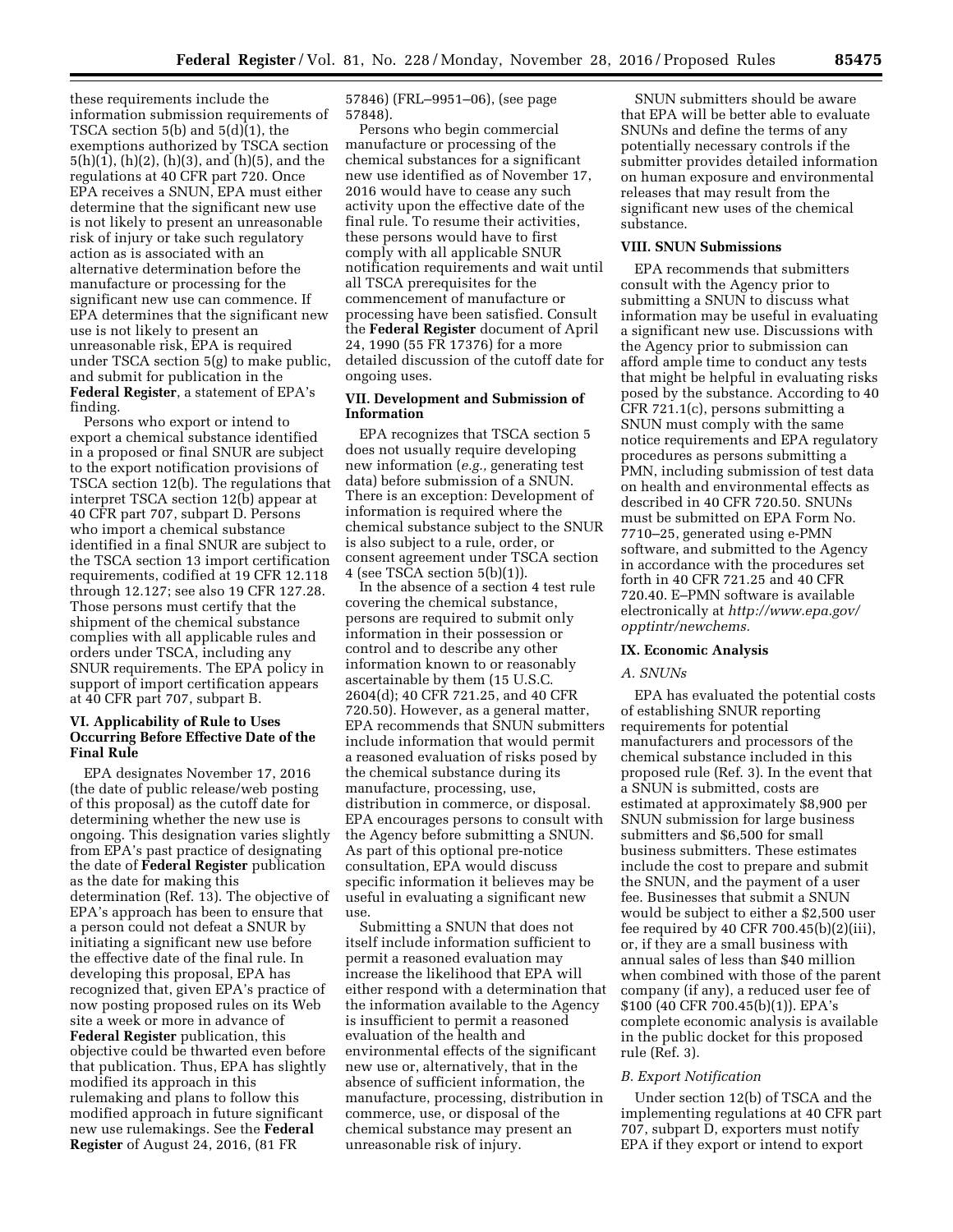a chemical substance or mixture for which, among other things, a rule has been proposed or promulgated under TSCA section 5. For persons exporting a substance that is the subject of a SNUR, a one-time notice to EPA must be provided for the first export or intended export to a particular country. The total costs of export notification will vary by chemical, depending on the number of required notifications (*i.e.,* the number of countries to which the chemical is exported). While EPA is unable to make any estimate of the likely number of export notifications for the chemical covered in this proposed SNUR, as stated in the accompanying economic analysis of this proposed SNUR, the estimated cost of the export notification requirement on a per unit basis is \$83.

#### **X. Alternatives**

Before proposing this SNUR, EPA considered the following alternative regulatory action: Promulgate a TSCA Section 8(a) Reporting Rule.

Under a TSCA section 8(a) rule, EPA could, among other things, generally require persons to report information to the Agency when they intend to manufacture or process a listed chemical for a specific use or any use. However, for NEP and NiPP, the use of TSCA section 8(a) rather than SNUR authority would have several limitations. First, if EPA were to require reporting under TSCA section 8(a) instead of TSCA section 5(a), that action would not ensure that EPA receives timely advance notice of any future manufacturing or processing of NEP and NiPP for new uses that may produce changes in human and environmental exposures. Nor would it ensure that an appropriate determination (relevant to the risks of such manufacturing or processing) has been issued prior to the commencement of such manufacturing or processing. Furthermore, a TSCA section 8(a) rule would not ensure that, in the event that EPA determines: (1) That the significant new use presents an unreasonable risk under the conditions of use (without consideration of costs or other nonrisk factors, and including an unreasonable risk to a potentially exposed or susceptible subpopulation identified as relevant by EPA); (2) that the information available to EPA is insufficient to permit a reasoned evaluation of the health and environmental effects of the significant new use; (3) that in the absence of sufficient information, the manufacture, processing, distribution in commerce, use, or disposal of the substance, or any combination of such activities, may present an unreasonable risk (without consideration of costs or other nonrisk

factors, and including an unreasonable risk to a potentially exposed or susceptible subpopulation identified as relevant by EPA), or (4) that there is sufficient potential for environmental release or human exposure (as defined in TSCA section  $5(a)(3)(B)(ii)(II)$ , then manufacturing or processing for the significant new use cannot proceed until EPA has responded to the circumstances by taking the required actions under sections 5(e) or 5(f) of TSCA.

In addition, EPA may not receive important information from small businesses, because such firms generally are exempt from TSCA section 8(a) reporting requirements (see TSCA sections  $8(a)(1)(A)$  and  $8(a)(1)(B)$ ). In view of the level of health concerns about NEP and NiPP if used for a proposed significant new use, EPA believes that a TSCA section 8(a) rule for this substance would not meet EPA's regulatory objectives.

#### **XI. Scientific Standards, Evidence, and Available Information**

EPA has used scientific information, technical procedures, measures, methods, protocols, methodologies, and models consistent with the best available science, as applicable. These information sources supply information relevant to whether a particular use would be a significant new use, based on relevant factors including those listed under TSCA section 5(a)(2). As noted in Unit III, EPA's decision to propose a SNUR for a particular chemical use need not be based on an extensive evaluation of the hazard, exposure, or potential risk associated with that use.

The clarity and completeness of the data, assumptions, methods, quality assurance, and analyses employed in EPA's decision are documented, as applicable and to the extent necessary for purposes of this proposed significant new use rule, in Unit II and in the references noted above. EPA recognizes, based on the available information, that there is variability and uncertainty in whether any particular significant new use would actually present an unreasonable risk. For precisely this reason, it is appropriate to secure a future notice and review process for these uses, at such time as they are known more definitely. The extent to which the various information, procedures, measures, methods, protocols, methodologies or models used in EPA's decision have been subject to independent verification or peer review is adequate to justify their use, collectively, in the record for a significant new use rule

### **XII. Request for Comment**

### *A. Do you have comments or information about ongoing uses?*

EPA welcomes comment on all aspects of this proposed rule. EPA based its understanding of the use profile of these chemicals on the published literature, the 2012 Chemical Data Reporting submissions, market research, and review of Safety Data Sheets. To confirm EPA's understanding, the Agency is requesting public comment on all aspects of this proposed rule, including EPA's understanding that NiPP is not currently used, and NEP is not used except as a reactant, in silicone seal remover, coatings, consumer and commercial paint primer, and adhesives. In providing comments on an ongoing use of NEP and NiPP, it would be helpful if you provide sufficient information for EPA to substantiate any assertions of use. EPA does not have specific information on the concentration by weight of NEP currently being used in silicone seal remover, coatings, consumer and commercial paint primer, and adhesives. If this information were available, EPA could better characterize the use. As such, EPA requests comment on the concentration by weight of NEP currently being used in silicone seal remover, coatings, consumer and commercial paint primer, and adhesives.

### *B. What should I consider as I prepare my comments for EPA?*

1. *Submitting CBI.* It is EPA's policy to include all comments received in the public docket without change or further notice to the commenter and to make the comments available on-line at *[www.regulations.gov,](http://www.regulations.gov)* including any personal information provided, unless a comment includes information claimed to be CBI or other information whose disclosure is restricted by statute. Do not submit this information to EPA through regulations.gov or email. Clearly mark the part or all of the information that you claim to be CBI. For CBI information in a disk or CD ROM that you mail to EPA, mark the outside of the disk or CD ROM that you mail to EPA as CBI and then identify electronically within the disk or CD ROM the specific information that is claimed as CBI. In addition to one complete version of the comment that includes information claimed as CBI, a copy of the comment that does not contain the information claimed as CBI must be submitted for inclusion in the public docket. Information so marked will not be disclosed except in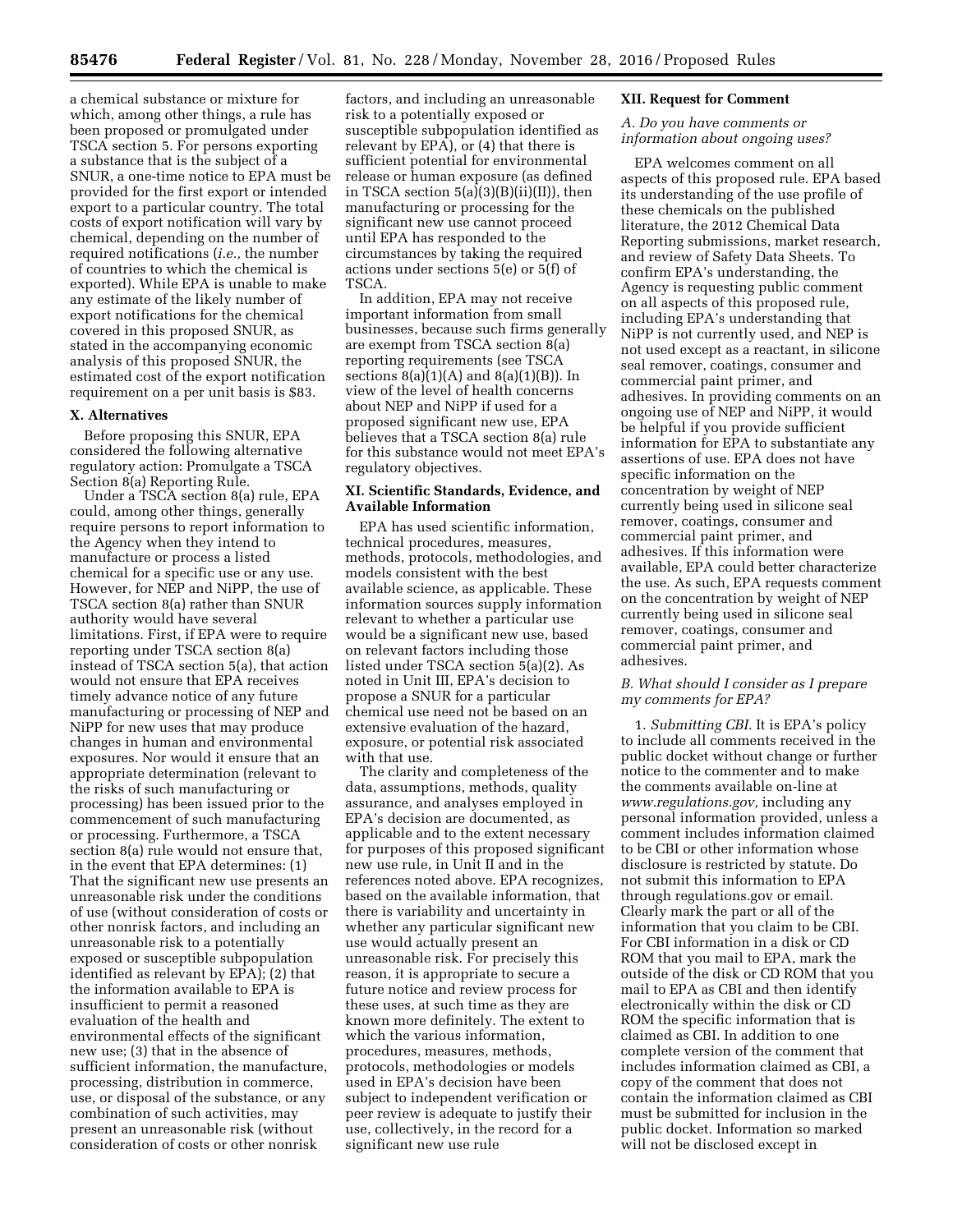accordance with procedures set forth in 40 CFR part 2, subpart B.

2. *Tips for preparing your comments.*  When preparing and submitting your comments, see the commenting tips at *[http://www2.epa.gov/dockets/](http://www2.epa.gov/dockets/commenting-epa-dockets#tips)  [commenting-epa-dockets#tips.](http://www2.epa.gov/dockets/commenting-epa-dockets#tips)* 

#### **XIII. References**

The following is a listing of the documents that are specifically referenced in this document. The docket includes these documents and other information considered by EPA, including documents that are referenced within the documents that are included in the docket, even if the referenced document is not physically located in the docket. For assistance in locating these other documents, please consult the technical person listed under **FOR FURTHER INFORMATION CONTACT**.

1. ECHA, Committee for Risk Assessment. Annex 1 Background document to the Opinion proposing harmonised classification and labelling at Community level of *N*-ethyl-2-pyrrolidone (NEP). ECHA/RAC/CLH–O– 0000002192–83–01/A1. 2011.

2. Vandeputte, Bart; Moonen, Kristof; and Roose, Peter. Use of improved *N*-alkyl pyrrolidone solvents. Google Patents. Publication Number: US20150057375 A1. Filing Date: January 17, 2013. Publication Date: February 26, 2015. Available at *[http://](http://www.google.com/patents/WO2013107822A1?cl=en) [www.google.com/patents/](http://www.google.com/patents/WO2013107822A1?cl=en)  [WO2013107822A1?cl=en.](http://www.google.com/patents/WO2013107822A1?cl=en)* 

3. EPA. Economic Analysis of the Proposed Significant New Use Rule for Alkylpyrrolidones. March 31, 2016.

4. BASF. N-Ethylpyrrolidone-2 (NEP) Technical Data Sheet. July 2009. Available at *[http://worldaccount.basf.com/wa/](http://worldaccount.basf.com/wa/NAFTA~es_MX/Catalog/ChemicalsNAFTA/doc4/BASF/PRD/30036616/.pdf?urn=urn:documentum:eCommerce_sol_EU:09007bb280065a74.pdf)  NAFTA*∼*es*\_*[MX/Catalog/ChemicalsNAFTA/](http://worldaccount.basf.com/wa/NAFTA~es_MX/Catalog/ChemicalsNAFTA/doc4/BASF/PRD/30036616/.pdf?urn=urn:documentum:eCommerce_sol_EU:09007bb280065a74.pdf) [doc4/BASF/PRD/30036616/](http://worldaccount.basf.com/wa/NAFTA~es_MX/Catalog/ChemicalsNAFTA/doc4/BASF/PRD/30036616/.pdf?urn=urn:documentum:eCommerce_sol_EU:09007bb280065a74.pdf)  [.pdf?urn=urn:documentum:eCommerce](http://worldaccount.basf.com/wa/NAFTA~es_MX/Catalog/ChemicalsNAFTA/doc4/BASF/PRD/30036616/.pdf?urn=urn:documentum:eCommerce_sol_EU:09007bb280065a74.pdf)*\_*sol*\_ *[EU:09007bb280065a74.pdf.](http://worldaccount.basf.com/wa/NAFTA~es_MX/Catalog/ChemicalsNAFTA/doc4/BASF/PRD/30036616/.pdf?urn=urn:documentum:eCommerce_sol_EU:09007bb280065a74.pdf)* 

5. EPA. Chemical and Product Categories (CPCat) Database. Accessed September 2015. Available at *[http://actor.epa.gov/cpcat/faces/](http://actor.epa.gov/cpcat/faces/home.xhtml)  [home.xhtml.](http://actor.epa.gov/cpcat/faces/home.xhtml)* 

6. BASF Corp Germany. N-Ethylpyrrolidone. Accessed August 2016. Available at *[https://www.standort](https://www.standort-ludwigshafen.basf.de/group/corporate/site-ludwigshafen/en/brand/N_ETHYLPYRROLIDONE)[ludwigshafen.basf.de/group/corporate/site](https://www.standort-ludwigshafen.basf.de/group/corporate/site-ludwigshafen/en/brand/N_ETHYLPYRROLIDONE)[ludwigshafen/en/brand/N](https://www.standort-ludwigshafen.basf.de/group/corporate/site-ludwigshafen/en/brand/N_ETHYLPYRROLIDONE)*\_ *[ETHYLPYRROLIDONE.](https://www.standort-ludwigshafen.basf.de/group/corporate/site-ludwigshafen/en/brand/N_ETHYLPYRROLIDONE)* 

7. EPA. Downloadable of the Non-Confidential Chemical Reporting Data (CDR) Database. Downloaded July 2014.

8. Sitarek, K., J. Stekiewicz, and W. Wasowicz. 2012. Evaluation of Reproductive Disorders in Female Rats Exposed to N-Methyl-2-Pyrrolidone. Birth Defects Research (Part B), 95, 195–201.

9. Saillenfait, A. M., F. Gallissot, I. Langonne, and J. P. Sabate. 2002. Developmental Toxicity of NMethyl-2- Pyrrolidone Administered Orally to Rats. Food Chemistry and Toxicology, 40(11), 1705–1712.

10. Hass, U., S. P. Lund, and J. Elsner. 1994. Effects of Prenatal Exposure to N-Methylpyrrolidone on Postnatal

Development and Behavior in Rats. Neurotoxicology and Teratology, 16(3), 241– 249.

11. Bader, M., R. Wrbitzky, M. Blaszkewicz, M. Schaper, and C. van Thriel. 2008. Human Volunteer Study on the Inhalational and Dermal Absorption of N-Methyl-2-Pyrrolidone (NMP) from the Vapour Phase. Archives of Toxicology, 82(1), 13–20.

12. Keener, S., R. Wrbitzky, and M. Bader. 2007. Human Volunteer Study on the Influence of Exposure Dilution of Dermally Applied N-Methyl-2-Pyrrolidone (NMP) on the Urinary Elimination of NMP Metabolites. International Archives of Occupational and Environmental Health, 80(4), 327–334.

13. EPA. Significant New Uses of Certain Chemical Substances; Final Rule. RIVM, 2013). **Federal Register** (April 24, 1990, 55 FR 17376) (FRL–3658–5).

#### **XIV. Statutory and Executive Order Reviews**

*A. Executive Order 12866: Regulatory Planning and Review and Executive Order 13563: Improving Regulation and Regulatory Review* 

This proposed SNUR is not a ''significant regulatory action'' and was therefore not submitted to the Office of Management and Budget (OMB) for review under Executive Orders 12866 (58 FR 51735, October 4, 1993) and 13563 (76 FR 3821, January 21, 2011).

#### *B. Paperwork Reduction Act (PRA)*

This action does not impose any new information collection burden under the PRA, 44 U.S.C. 3501 *et seq.* Burden is defined in 5 CFR 1320.3(b). The information collection activities associated with existing chemical SNURs are already approved under OMB control number 2070–0038 (EPA ICR No. 1188); and the information collection activities associated with export notifications are already approved under OMB control number 2070–0030 (EPA ICR No. 0795). If an entity were to submit a SNUN to the Agency, the annual burden is estimated to be less than 100 hours per response, and the estimated burden for export notifications is less than 1.5 hours per notification. In both cases, burden is estimated to be reduced for submitters who have already registered to use the electronic submission system.

An agency may not conduct or sponsor, and a person is not required to respond to a collection of information that requires OMB approval under the PRA, unless it has been approved by OMB and displays a currently valid OMB control number. The OMB control numbers for EPA's regulations in Title 40 of the CFR, after appearing in the **Federal Register**, are listed in 40 CFR, part 9, and included on the related

collection instrument, or form, as applicable.

### *C. Regulatory Flexibility Act (RFA)*

Pursuant to section 605(b) of the RFA, 5 U.S.C. 601 *et seq.,* I certify that promulgation of this SNUR would not have a significant economic impact on a substantial number of small entities. The rationale supporting this conclusion is as follows.

A SNUR applies to any person (including small or large entities) who intends to engage in any activity described in the rule as a ''significant new use.'' By definition of the word ''new'' and based on all information currently available to EPA, it appears that no small or large entities presently engage in such activities. Since this SNUR will require a person who intends to engage in such activity in the future to first notify EPA by submitting a SNUN, no economic impact will occur unless someone files a SNUN to pursue a significant new use in the future or forgoes profits by avoiding or delaying the significant new use. Although some small entities may decide to conduct such activities in the future, EPA cannot presently determine how many, if any, there may be. However, EPA's experience to date is that, in response to the promulgation of SNURs covering over 1,000 chemical substances, the Agency receives only a handful of notices per year. During the six year period from 2005–2010, only three submitters self-identified as small in their SNUN submission (Ref. 3). EPA believes the cost of submitting a SNUN is relatively small compared to the cost of developing and marketing a chemical new to a firm or marketing a new use of the chemical and that the requirement to submit a SNUN generally does not have a significant economic impact.

Therefore, EPA believes that the potential economic impact of complying with this proposed SNUR is not expected to be significant or adversely impact a substantial number of small entities. In a SNUR that published as a final rule on August 8, 1997 (62 FR 42690) (FRL–5735–4), the Agency presented its general determination that proposed and final SNURs are not expected to have a significant economic impact on a substantial number of small entities.

### *D. Unfunded Mandates Reform Act (UMRA)*

Based on EPA's experience with proposing and finalizing SNURs, State, local, and Tribal governments have not been impacted by these rulemakings, and EPA does not have any reason to